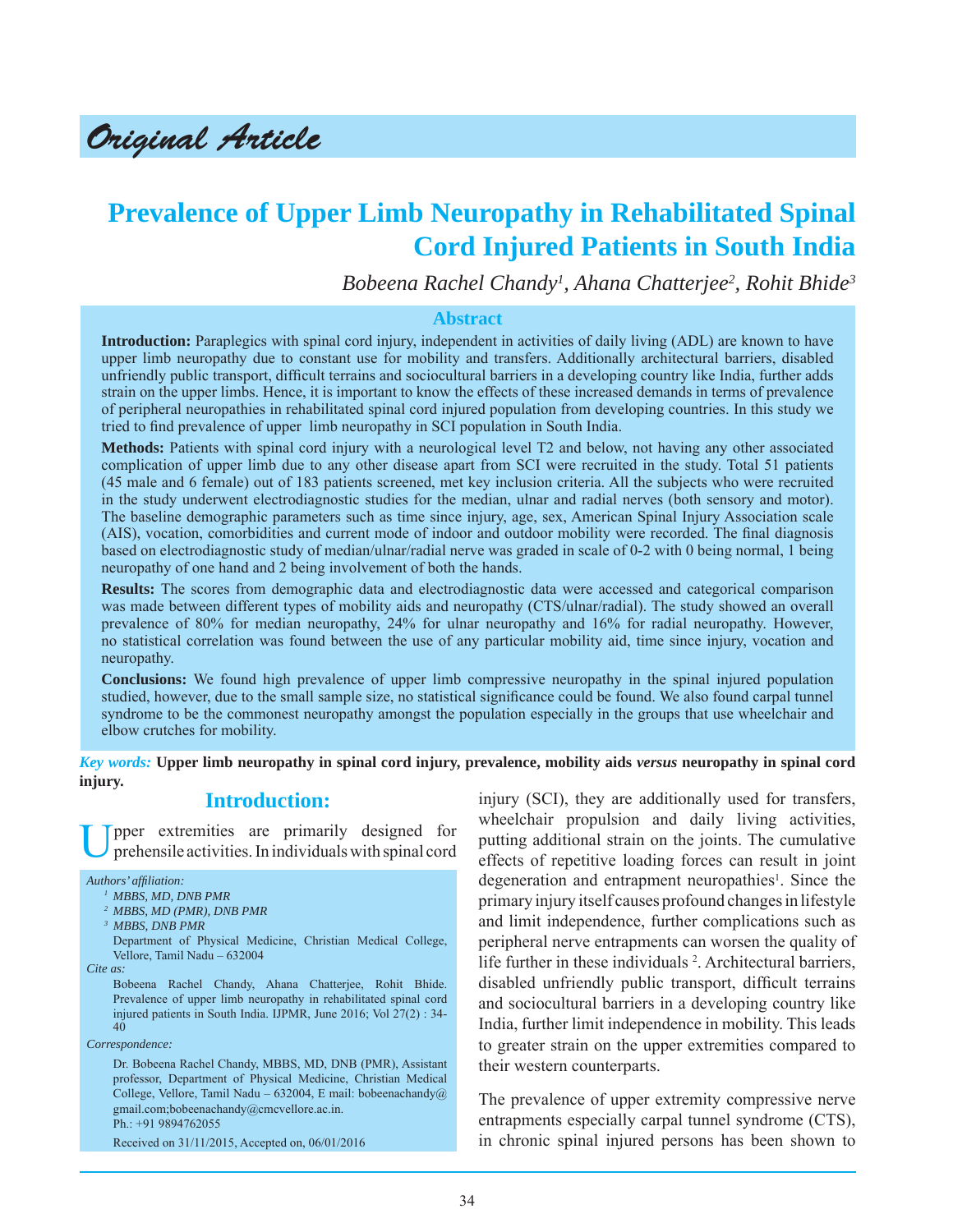range from 6.4% to 67 % in the western population. Aljure *et al*<sup>3</sup> in 1985 reported a prevalence of 63  $\%$ median and 40% ulnar neuropathy, whereas Davidoff *et al4* reported an overall 67% prevalence and Bursell etal<sup>5</sup> who studied the largest cohort of patients (502 SCI patients) found a prevalence of 6.4% as the peripheral cause for new onset weakness and/or sensory impairment in rehabilitated SCI patients. The prevalence of cases determined by electrodiagnosis is higher than the number of self reported symptoms<sup>5</sup>. In similar cohorts of disabled patients like amputees and polio survivors, a prevalence of up to 80%2 has been documented. Literature shows that the two most common peripheral nerve abnormalities (median neuropathy at the wrist and ulnar neuropathy at the elbow) are related to repetitive use like propelling the wheelchair, push-ups and transfers 4, 6.

Hence, it is important to know the effects of these increased demands in terms of prevalence of peripheral neuropathies in rehabilitated spinal cord injured population from developing countries.

# **Materials and Methods:**

Patient with SCI with a neurological level below T2, who

were independent in activities of daily living (ADLs), were screened during the annual follow up visit to the Department of Physical Medicine and Rehabilitation (PMR), in this institution. Patients with connective tissue disorders, head injury, documented brachial plexopathy, neck pain and tetraplegics were excluded from the study. All the subjects who were recruited for the study underwent assessment of medical symptoms and general physical examination. The baseline demographic parameters such as time since injury, age, sex, American Spinal Injury Association (AIS) scale, vocation, comorbidities and current mode of indoor and outdoor mobility were recorded.

The electrodiagnostic studies comprising nerve conduction studies of median, ulnar and radial nerves (both sensory and motor) were carried out bilaterally. The standard protocol put forth by the American Association of Electrodiagnostic Medicine<sup>7,8</sup> was followed. Medelec Synergy (VIAsys Healthcare EMG and EP systems, UK Ltd, software version 11) machine was used for the study. The distal latency, conduction velocity across wrist and amplitude was recorded and analysed to diagnose neuropathy if any, in studied nerve. The median, radial and ulnar neuropathy were diagnosed as depicted in Table 1.

**Table 1:** *Electrodiagnostic Protocol for Diagnosis of Median, Ulnar and Radial Neuropathy* 6, 7

#### **Diagnostic criteria for median neuropathy at wrist:**

- A distal latency in motor component of more than 4.4 ms or a distal latency in sensory component of more than 3.4 ms were considered as positive for CTS
- Difference between the distal motor latency of the median and ulnar nerves >1.1 ms
- Difference between the distal sensory latency of the median and ulnar nerves  $> 0.2$  ms
- Difference between median and ulnar sensory latency on 4th digit stimulation and recording from the wrist at equal distance is >0.4 ms and
- Difference between median and radial sensory latency on thumb stimulation and recording from the wrist at equal distance is >0.4 ms
- Palm wrist conduction: difference between median and ulnar sensory latency across 8cm >0.4ms

#### **Diagnostic criteria for ulnar neuropathy at wrist**

- Prolonged wrist to ADM distal motor latency greater than 3.4 ms
- Prolonged wrist to FDI latency greater than 4.5 ms

#### **Diagnostic criteria for the radial superficial sensory branch involvement:**

• Amplitude  $>20.5 \mu V$  or/and conduction velocity  $>64 \text{m/s}$ .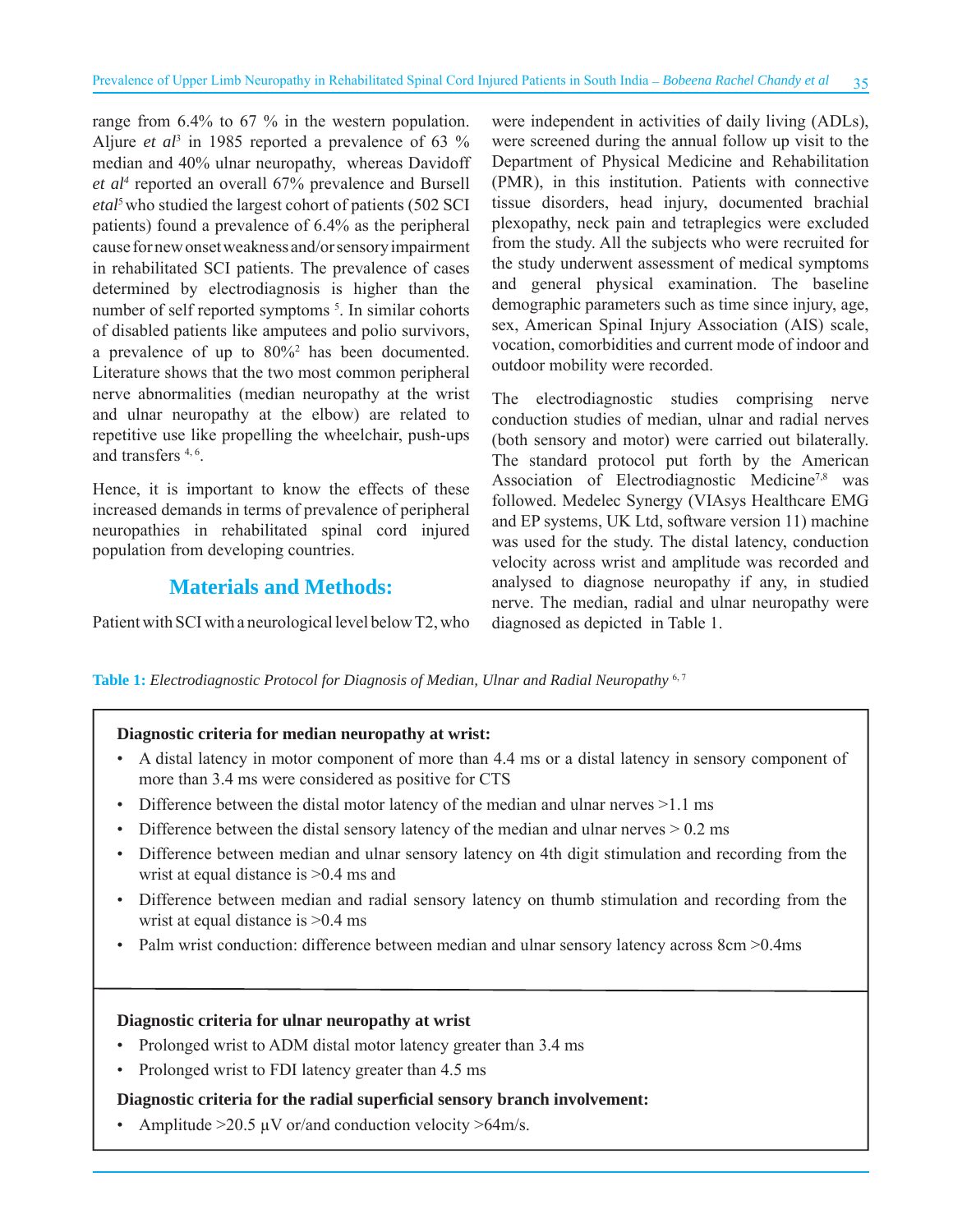The final diagnosis was based on electrodiagnostic study of median/ulnar/radial nerve and was graded in scale of 0-2 with 0 being normal, 1 being neuropathy of one hand and 2 being involvement of both the hands.

The scores from demographic data and electrodiagnostic data were accessed and intergroup comparison (wheelchair *versus* CTS, wheelchair *versus* ulnar neuropathy, wheelchair *versus* radial neuropathy, walker *versus* CTS, walker *versus* ulnar neuropathy, walker *versus* radial neuropathy, tricycle *versus* CTS, tricycle *versus* ulnar neuropathy, tricycle *versus* radial neuropathy, stick *versus* CTS, stick *versus* ulnar neuropathy, stick *versus* radial neuropathy, crutch *versus* CTS, crutch *versus* ulnar neuropathy and crutch *versus* radial neuropathy) was made in order to find the prevalence of upper limb neuropathy amongst users with various mobility aids.

#### **Statistical Analysis:**

Data were analysed using the SPSS 17.0 for Windows. The following variables were evaluated as potential risk factors for peripheral compressive neuropathies – vocation, time since injury, use of walker/crutches/ wheelchairs/tricycle. Chi- square test for independence and Fisher's exact test was used as a test of statistical significance to analsze categorical variables. P-value  $\leq$ 0.05 was considered as statistically significant.

### **Results:**

Of the 183 patients screened, 51 spinal cord injured patients, who were previously rehabilitated at this centre, met the inclusion criteria. Forty-five (88%) out of the 51 patients were males and 6 (12%) were females (Table 2). The mean and standard deviation of age was  $39.8 \pm 11.2$  years. The time since injury showed a median of 8 years (range 1-29 years). Three subjects (6%) had time since injury  $\leq$  1 year, 11 subjects (22%) were between 1and 5 years, 13 (25%) each in the 5-10 years and 10-20 years, while 11 subjects (22%) had injury  $>20$  years (Table 2). Statistical significance of time since injury with the presence of median, ulnar or radial neuropathy was found to be not significant with  $p$ -values  $\sim 0.12$ , 0.17 and 0.20 respectively.

In this studied population, there were 36 subjects (70%) with AIS A paraplegia, 7(14%) subjects with AIS B, 6 subjects (12%) with AIS C and 2 subjects (4%) with AIS D paraplegia. Of these, 19 persons (37%) were in the T2-T10 category, 27 participants (53%) in the T11- L1 group and 5 (10%) in the L2- L5 group. All the participants were deemed completely independent in all ADL (Table 2).

The vocation of these 51 patients was also taken into consideration. Of the 45 male subjects, 11 (25%) pursed tailoring as their vocation, 2 (4%) were students pursuing bachelor's degrees, 20 subjects (44%) were running their own businesses like teashops, electrical repair and other small establishments, 3 (6%) pursued farming, 1 person  $(2%)$  was working as a watchman, and 2 persons  $(4\%)$  were doing a desk job in offices. There were 6 male subjects (13%) in the group who

**Table 2:** *Baseline Demographic Data for the Recruited Subjects*

| <b>Baseline demographic data</b>             | Total $(n=51)$  |  |  |
|----------------------------------------------|-----------------|--|--|
| Male $(\%)$                                  | 45 (88%)        |  |  |
| Female $(\% )$                               | 6(12%)          |  |  |
| Age (years) mean $\pm$ SD                    | $39.8 \pm 11.2$ |  |  |
| Duration of injury (years) median<br>(range) | $8(1 - 29)$     |  |  |
| Duration of injury:                          |                 |  |  |
| $\leq 1$ year                                | 3(6%)           |  |  |
| Between 1 and 5 years                        | 11(22%)         |  |  |
| Between 5 and 10 years                       | 13(25%)         |  |  |
| Between 10 and 20 years                      | 13 (25%)        |  |  |
| $>$ 20 years                                 | 11(22%)         |  |  |
| Level of injury:                             |                 |  |  |
| T2-T10                                       | 19 (37%)        |  |  |
| $T11-L1$                                     | 27 (53%)        |  |  |
| $L2-L5$                                      | $5(10\%)$       |  |  |
| AIS scale:                                   |                 |  |  |
| $\overline{A}$                               | 36 (70%)        |  |  |
| B                                            | 7(14%)          |  |  |
| $\overline{C}$                               | 6(12%)          |  |  |
| D                                            | 2(4%)           |  |  |
| Vocation (male):                             |                 |  |  |
| Tailoring (%)                                | 11(25%)         |  |  |
| Student (%)                                  | 2(4%)           |  |  |
| Business (%)                                 | 20 (44%)        |  |  |
| Farming (%)                                  | 3(6%)           |  |  |
| Unemployed (%)                               | 6(13%)          |  |  |
| Watchman (%)                                 | $1(2\%)$        |  |  |
| Office work (%)                              | 2(4%)           |  |  |
| Vocation (female)                            |                 |  |  |
| Home maker $(\%)$                            | 4(66%)          |  |  |
| Tailoring (%)                                | 1(17%)          |  |  |
| Tuition (%)                                  | 1(17%)          |  |  |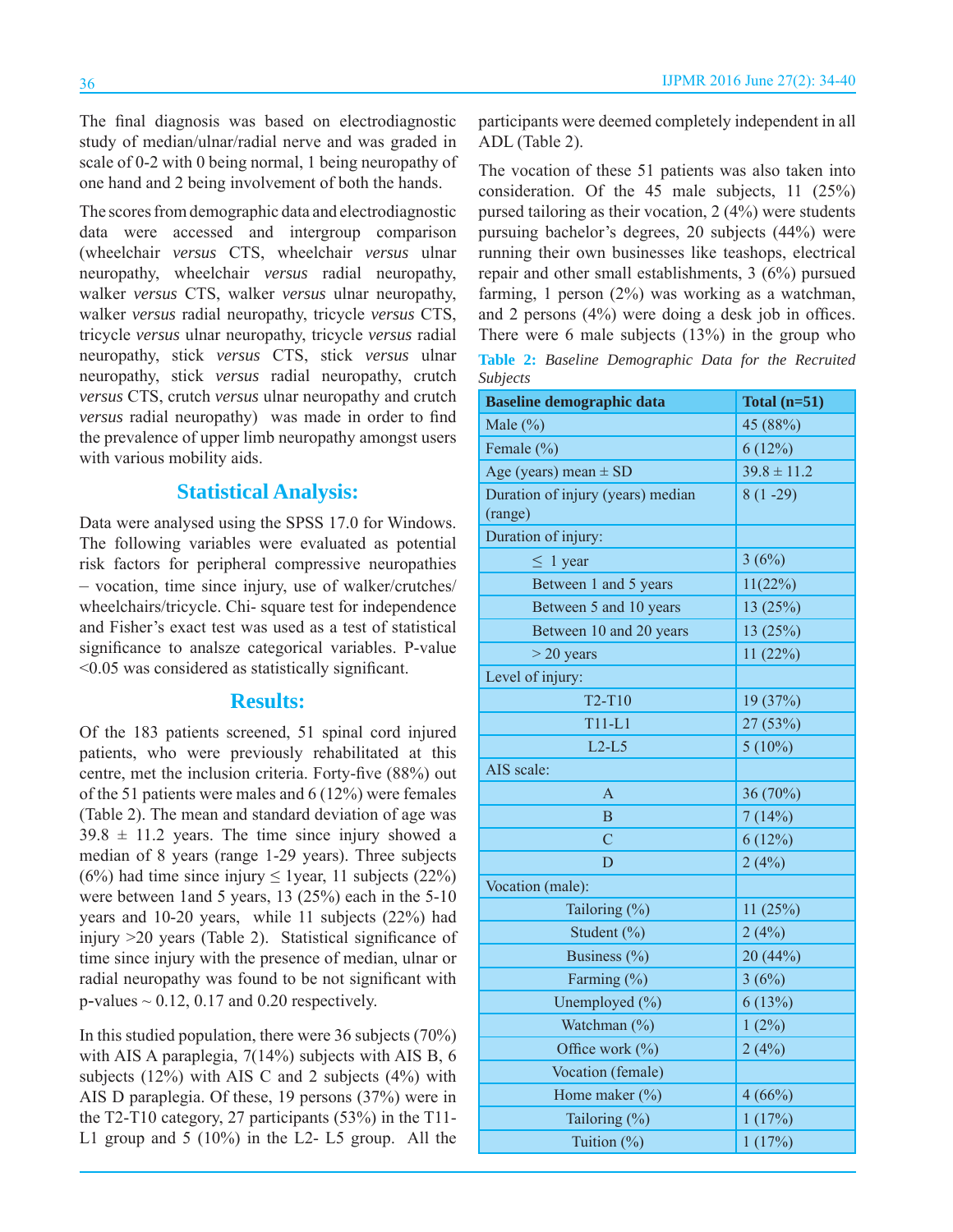were unemployed. Among the 6 female subjects 4 (66%) were homemakers, one lady (17%) pursued tailoring and 1 lady (17%) took tuition classes for school going children (Table 2).

All the 51 subjects were independent in mobility with a range of mobility aids. There were 25 wheelchair users, 3 walker users, 20 elbow crutch users, 5 subjects using sticks and one subject with a unilateral transtibial amputation using an axillary crutches. Tricycle was being used by 20 participants for independent mobility.

Of 25 wheelchair users the prevalence of CTS was 76% (19 subjects with 13 unilateral and 6 bilateral). In the same group 24% (6 subjects with 5 unilateral cases and 1 bilateral case) had ulnar neuropathy and 16% (4 subjects with 3 unilateral and 1 bilateral cases) had Radial neuropathy. In the category of patients using walker (3 subjects) as their mobility aid, the prevalence of CTS was 100% (1 unilateral and 2 bilateral) and that of ulnar neuropathy was 33% (1 unilateral). There was no radial neuropathy in this group both symptomatically or electrodiagnostically (Table 3).

| <b>Mobility</b> aid<br>(No of users) | <b>CTS</b>        |                  | <b>Ulnar neuropathy</b> |                  | <b>Radial neuropathy</b> |                  |
|--------------------------------------|-------------------|------------------|-------------------------|------------------|--------------------------|------------------|
|                                      | <b>Unilateral</b> | <b>Bilateral</b> | <b>Unilateral</b>       | <b>Bilateral</b> | <b>Unilateral</b>        | <b>Bilateral</b> |
| Wheelchair $(25)$                    | 13                | 6                |                         |                  |                          |                  |
| Walker (3)                           |                   | $\overline{2}$   |                         |                  | $\theta$                 |                  |
| Tricycle (20)                        | 8                 | 8                |                         |                  | $\overline{4}$           |                  |
| Stick $(20)$                         |                   | 3                |                         |                  | $\overline{2}$           |                  |
| Crutch $(21)$                        |                   | 13               |                         |                  |                          |                  |

**Table 3:** *Tabulation of Electrodiagnostic Findings of Neuropathy in Subjects Using Various Mobility Aids*

Among the 20 tricycle users, the prevalence of CTS was 80% (16 subjects with 8 unilateral and 8 bilateral), ulnar neuropathy was found to be 25 % (5 unilateral) and radial neuropathy showed a prevalence of 20% (4 unilateral). In the 5 stick users, the prevalence of CTS was found to be 100%, Ulnar neuropathy to be 20% (1 unilateral) and Radial neuropathy to be 40% (2 unilateral). In the crutch users the prevalence of CTS was 81% (17 subjects with 4 unilateral and 13 bilateral) (Table 3).

The overall prevalence of CTS among the 51 subjects included in this study was 80% (41 subjects with 19 unilateral and 22 bilateral cases), ulnar neuropathy was 24% (12 subjects with 11 unilateral and 1 bilateral cases) and 18% had radial neuropathy (9 subjects with 8 unilateral and 1 bilateral cases). 22% (11 subjects) had both CTS and ulnar neuropathy, 16% (8 subjects) had both CTS and radial neuropathy and 6% (3 subjects) had CTS, ulnar and Radial neuropathy. All 3 subjects had a time of more than 10 years since injury.

Eleven SCI patients (23%) were actively pursuing tailoring which involves repetitive hand movements and hence their data were analysed separately. The analysis did not show any significant statistical correlation (Fisher exact test value  $\sim$  1, not significant) with the prevalence of neuropathy but had higher involvement of median nerve neuropathy on comparison to others. As most of the subjects were right handed there was no significant difference in handedness and prevalence of neuropathies.

There was no statistical significant correlation of use of any of the mobility aids with the presence of median, ulnar or radial neuropathy (wheelchair *versus* CTS (p-value = 0.498), wheelchair *versus* ulnar neuropathy (p-value = 1), wheelchair *versus* radial neuropathy (p-value = 1), walker *versus* CTS (p-value = 1), walker *versus* ulnar neuropathy (p-value = 0.561), walker *versus* radial neuropathy (p-value = 1), tricycle *versus* CTS (p-value = 1), tricycle *versus* ulnar neuropathy (p-value = 1), tricycle *versus* radial neuropathy (p-value = 0.724), stick *versus* CTS (p-value = 0.568), stick *versus* ulnar neuropathy (p-value = 1), stick *versus* radial neuropathy (p-value = 0.209), crutch *versus* CTS (p-value = 0.720), crutch *versus* ulnar neuropathy (p-value = 0.743) and crutch *versus* radial neuropathy  $(p-value = 0.724)$ .

It was observed based on EMG findings that all the subjects with AIS C and D (motor incomplete)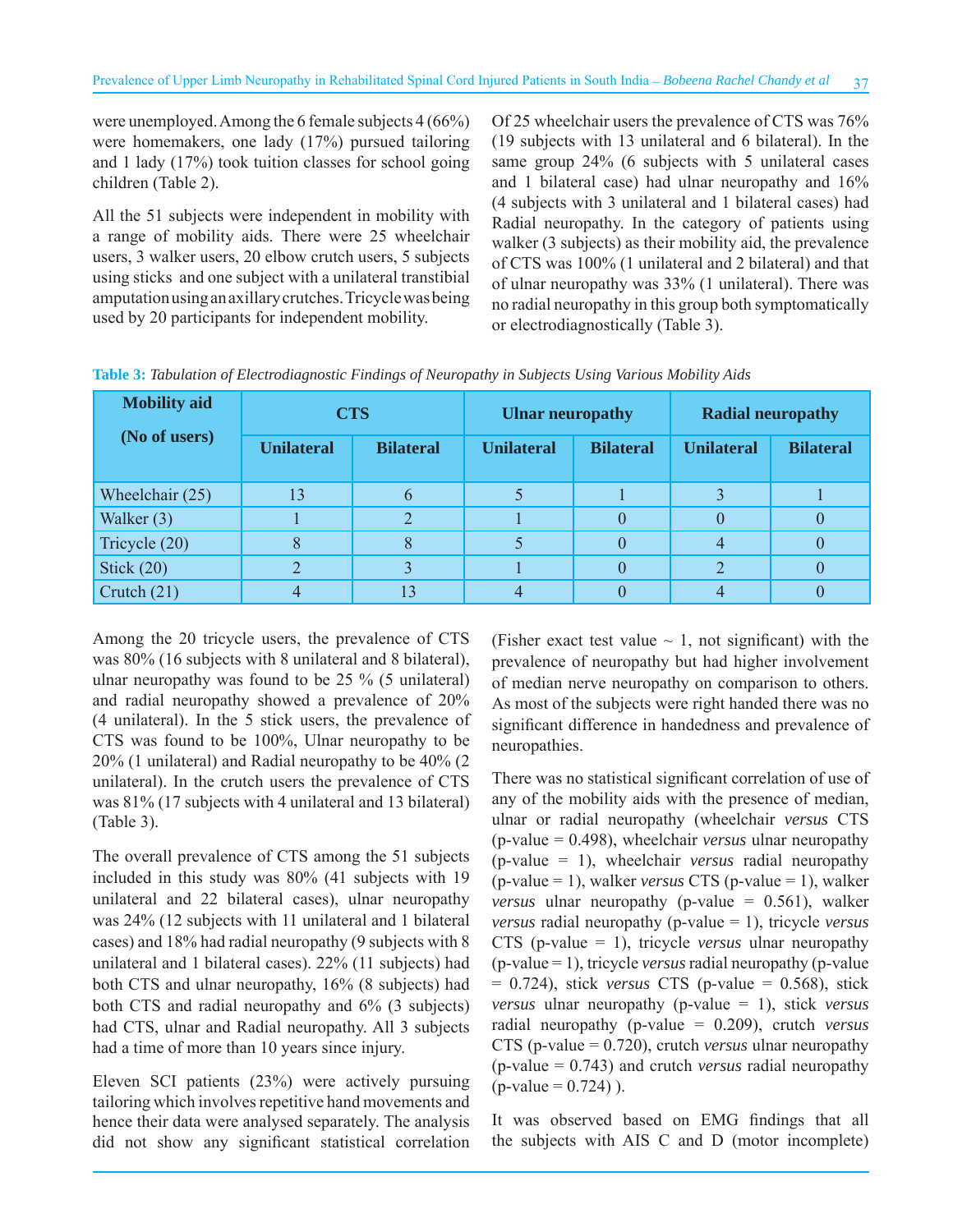paraplegia, who were otherwise fairly independent in ambulation and ADLs, had neuropathy. Both the AIS D subjects had bilateral CTS. Of the six AIS C subjects, 5 persons had CTS (4 bilateral and 1 unilateral), one patient had ulnar, radial sensory neuropathy and CTS.

Among the 51 participants, 3 were diabetics. They had well controlled blood sugar level and were on oral hypoglycaemic agents. All three subjects had CTS (2 unilateral and 1 bilateral), 2 subjects had unilateral ulnar neuropathy and one subject had unilateral radial neuropathy.

#### **Discussion:**

Persons with paraplegia are dependent on their upper limbs for activities of daily livingADLs, transfers and mobility whether it is wheelchair $6$  or walking using orthosis and aids. With availability and awareness of better healthcare facilities, the life expectancy of people with SCI has increased in the past  $40$  years<sup>9</sup>. This increase in longevity also leads to increase in secondary impairments like overuse injuries to the upper limbs  $-$  the shoulders, hands and wrists<sup>10</sup>. The incidence of nerve entrapments due to the repetitive movements at the elbow and wrist and increase in the pressure in the cubital tunnel and the carpal tunnel <sup>6,11</sup>, have been implicated for these upper extremity neuropathies. In a developing nation like India, where most public places/services are not particularly wheelchair/disabled friendly, the upper limbs have to be relied upon for home and community ambulation resulting in the development of distal upper extremity mechanical and neurological difficulties which would further compromise their ability to function independently.

Burnham and Steadward<sup>11</sup> in 1994 reported that 19.4% of the 56 arms studied in 28 wheelchair athletes had electrodiagnostic evidence of ulnar neuropathy. The authors had concluded that the entrapment of the nerve possibly occurs at the elbow and the proximal forearm usually at the two heads of the flexor carpi ulnaris. The heavy, repetitive contractions of this muscle lead to the ulnar nerve becoming damaged, entrapped or both. Also another aetiology attributed to ulnar entrapment would be the increase in the cubital tunnel during repetitive flexion and extension at the elbow as well as prolonged pressure on the elbow and proximal forearm when resting against the wheelchair armrest. The population that was studied by Burnham and Steadward<sup>11</sup> were wheelchair athletes. In this study, we noted that of the 25 wheelchair users, 12 persons had ulnar neuropathy. These subjects were all asymptomatic and were electrodiagnostically diagnosed of the neuropathy. The incidence of this was highest among the wheelchair, tricycle and crutch users (5, 5 and 4 subjects respectively with unilateral findings and 1 subject with bilateral findings who was a wheelchair user). However, on statistical analysis, the use of wheelchair and ulnar neuropathy did not show significance in this study. This can be attributed to small sample size.

CTS is one of the commonest nerve entrapments reported by non-spinal cord injured persons. With the presence of disability due to SCI, the upper extremities are used now not only for ADLs but also for mobility and transfers. These activities require repetitive and forceful wrist and hand movements.

Gellman et al<sup>6</sup> found that paraplegic subjects had a higher carpal tunnel pressure on wrist extension than did non-paraplegic patients, whether or not they had CTS. They theorised that the increasing pressure during forced extension of the wrist and the repetitive trauma to the volar aspect of the extended wrist whilst propelling the wheelchair may be the cause for the injury. Hence, paraplegic patients with CTS had higher carpal tunnel pressure. Several small sample studies have shown that CTS is a frequent cause of hand pain in SCI patients with a prevalence ranging from  $23\% - 63\%$  <sup>3,4,6</sup>. The prevalence of these neuropathies being determined by electrodiagnosis is higher than the number of self –reported symptoms<sup>12</sup>. In chronic wheelchair users the extremes of wrist extension and wrist flexion enhances the process of degenerative joint changes as well as increases the intracarpal canal pressure, which contributes to development of a median mononeuropathy at the wrist <sup>6,13</sup>. We have focused on the electrophysiological evidence of compressive neuropathies which may have contributed to the higher prevalence as reflected in other reports <sup>11,14</sup>. The other group that was seen to have a high prevalence of CTS were the crutch users. The constant hyperextension of the wrist with weight bearing is implicated for this neuropathy in this group of patients. In this study, the prevalence of CTS among the 51 participants was seen to be 80% with wheelchair users having a prevalence of 76%. However, there was no statistical significance on analysis between the use of any particular mobility aid or vocation to presence of CTS. The study showed that median neuropathy at the wrist was the commonest among the SCI patients.

Vocational rehabilitation is an integral part of SCI rehabilitation. Most of the time, subjects are unable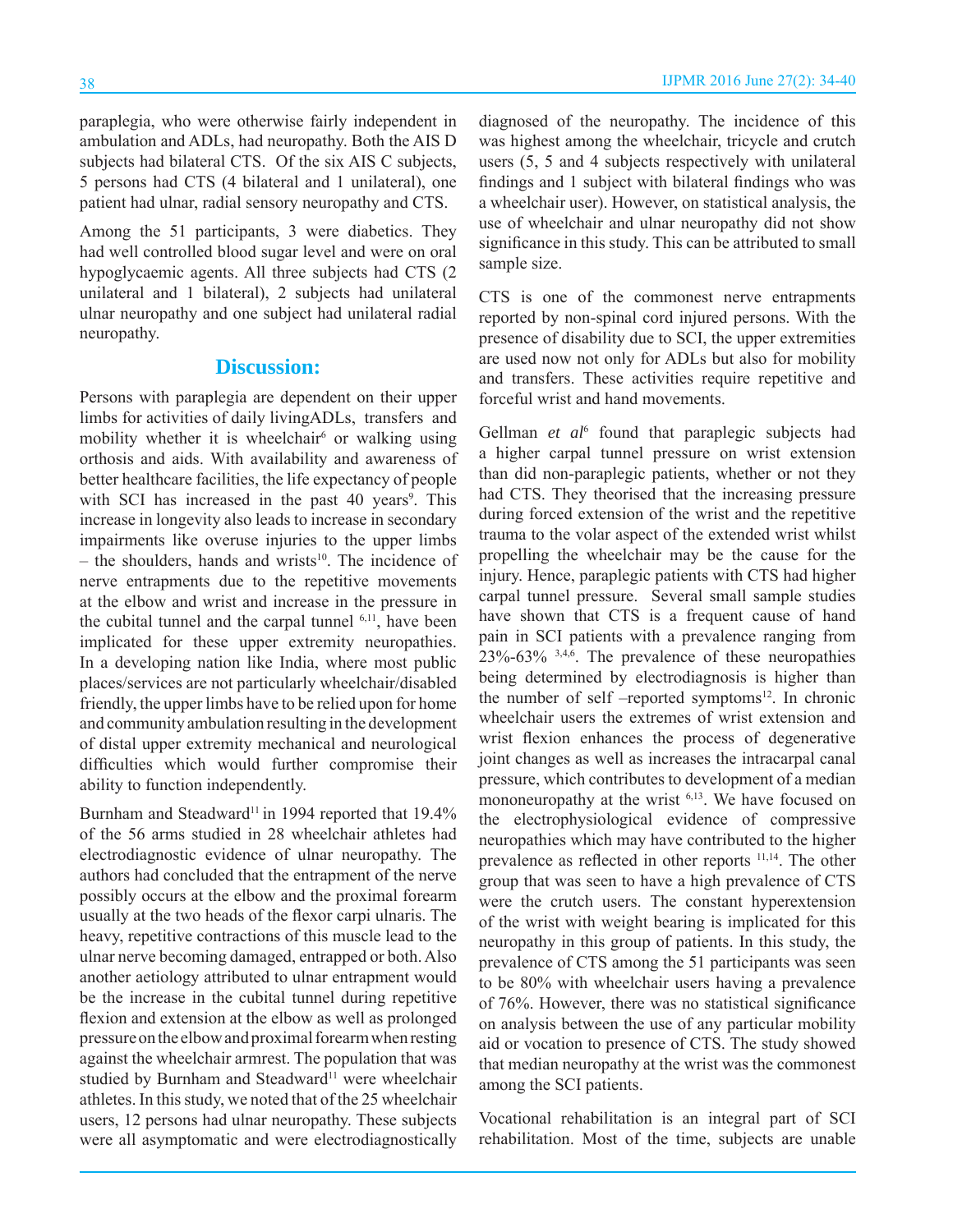to pursue their vocation prior to the injury due to inaccessibility caused by architectural barriers, restricted functional abilities, etc, limit their choices in post injury careers. Vocational training for such patients also focuses on jobs/ activities which are mainly deskbound. Tailoring is a common vocation pursued by the persons in the rural part of the country. This may involve repetitive microtraumas and injury which may predispose to compression neuropathy. However, in this study, although no statistical significant difference was observed between subjects pursuing sedentary job against those doing heavy work but there was a definitely higher involvement of the median nerve.

In this study the prevalence of neuropathy in subjects with long term  $SCI$  ( $> 10$  years) was not significantly different than other subjects. There was no relationship between the time since injury and the prevalence of compressive mononeuropathy which was also similarly reflected in the study by Stefaniwsky *et al* <sup>15</sup>.

In a developing country like India, wheelchairs are often not the best way of mobility due to architectural as well as attitudinal barriers. Hence, SCI subjects increasingly use more than one mobility aid for different purposes. eg, wheelchair use at home and work, knee ankle and foot orthosis along with elbow crutches for access in community and *vice versa*. Paraplegics who have been trained to walk with elbow crutches, usually put excessive pressure at the wrist during gait progression. Analysis of neuropathy in functional elbow crutch users showed greater involvement of the median nerve (81%). Prevalence of ulnar and radial neuropathy was found to be less common in therapeutic elbow crutch users. Twenty-five people in the study population were using more than one orthosis/ mobility aid (eg, elbow crutch and tricycle, walker and tricycle, etc). There was no significant difference in these persons in the incidence of neuropathy as compared to single mobility aid users. From the data collected there seemed to be a definite trend for development of median nerve entrapment and ulnar nerve neuropathy at the wrist due to compression at the Guyon's canal and also at the elbow. Involvement of the radial superficial sensory branch is mostly due to the chronic trauma to the forearm (eg, constricting forearm bands of elbow crutches in paraplegics) or due to repetitive supination-pronation of the forearm. Lesions of the superficial branch of the radial nerve results in a pure sensory syndrome known as Cheiralgia Paresthetica or Wartenberg disease. This branch of the radial nerve becomes subcutaneous as it comes from the posterior border of the brachioradialis and here it is most prone for injury. In this study, 4 of the 9 subjects with sensory radial neuropathy were crutch users, 3 were bed bound and had involvement of the median and ulnar nerves as well and 3 were stick users with consequent ulnar neuropathy too.

#### **Conclusions:**

In this study, we found a high prevalence of upper limb compressive neuropathy in the spinal injured population who were included, however, due to the small sample size; no statistical significance could be found. We also noticed that CTS was the commonest neuropathy found in the population especially in the groups that use wheelchair and elbow crutches for mobility.

Though we could not find a statistical significance of time since injury, vocation and use of a particular mobility aid to the prevalence of neuropathy in the upper limb, it is very important to have a high degree of suspicion and look into the modification of the grip style, use of gloves, changing wheelchair to lighter models or ones with a chamber to decrease the effort in propelling the same, body weight control as means of intervention to minimise excessive loading and repetitive trauma to the upper limbs.

#### **Limitations of the Study:**

A questionnaire (eg, modified Boston questionnaire) for the subjective assessments of symptoms can be useful for better correlation with the electrodiagnostic findings. This would help with high degree of suspicion, early diagnosis and intervention which would prevent development in further disability. Due to the small sample size no conclusion can be drawn between any of the demographic parameters (such as time since injury, vocation, use of mobility aids, etc) and prevalence of upper limb neuropathy.

#### **Future Directions:**

Studies with larger sample size would be able to give a better idea of the prevalence of upper limb neuropathy in this population and also if any demographic aspects had a significant contribution to the development of the same. Also prospective studies can be done to show association body mass index to development of upper extremity compressive neuropathy and competency in wheelchair skills to developing the same.